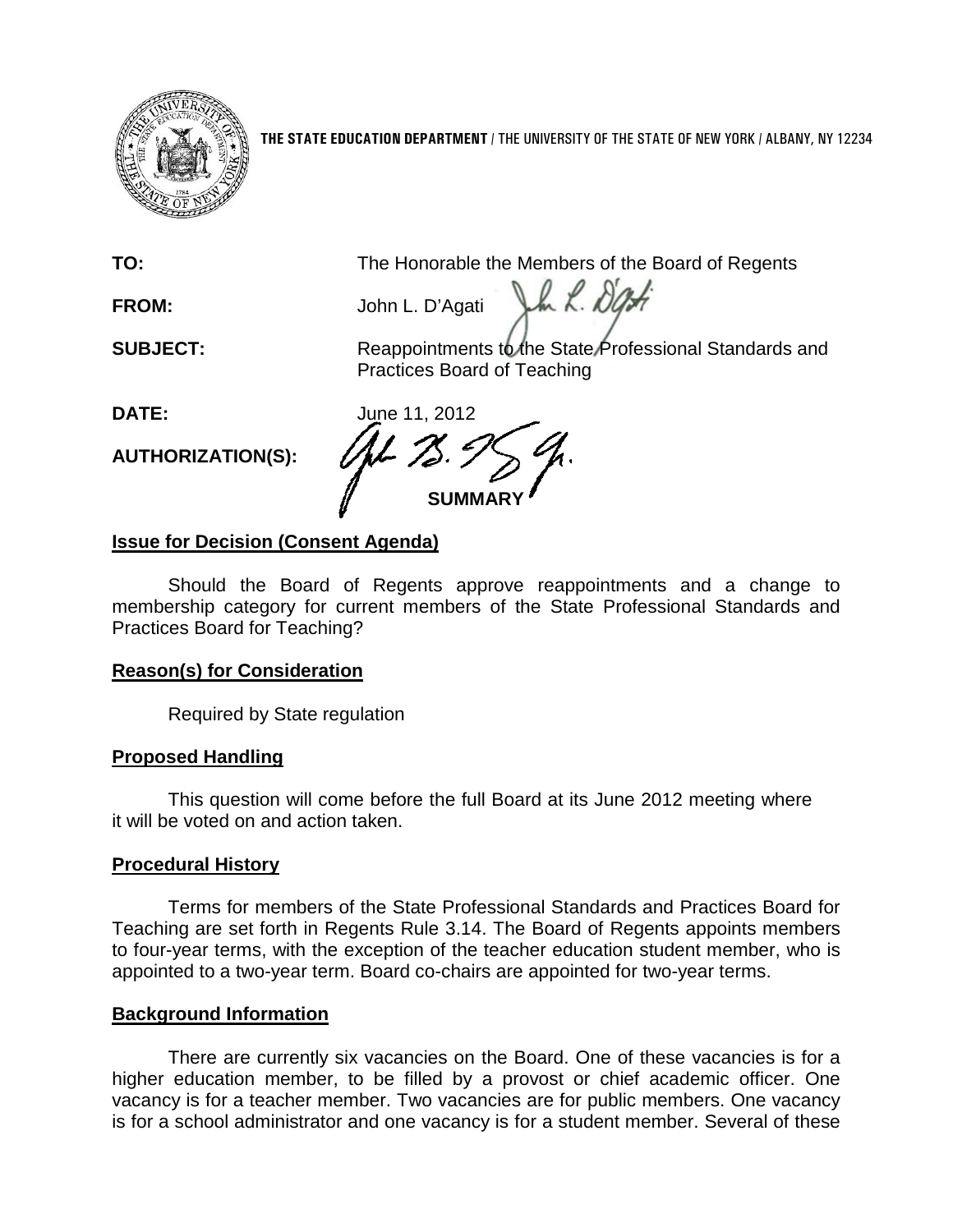vacancies will be for uncompleted terms due to membership resignation before the completion of the member's term.

We will continue to canvas and interview for these membership vacancies during the course of the summer. Our goal is to have most of these vacancies filled for the upcoming September 2012 Professional Standards and Practices Board meeting.

The terms of four members on the Standards Board will expire as of June 30, 2012. Two of these members are being recommended for reappointment to the Board, each for an additional four-year term. Sharon Eghigian and Gertrude Bantle, current teacher members, are being recommended for reappointment. Julius Adams, current higher education member, has taken a new position and is being recommended to a public member vacancy. A brief biographical sketch for these members and a list of the current membership are attached.

#### **Recommendation**

It is recommended that the Board of Regents approve the following reappointments to the State Professional Standards and Practices Board for Teaching: Sharon Eghigian (teacher member) to complete the term beginning June 18, 2012 and ending June 30, 2016, Getrude Bantle (teacher member) to complete the term beginning June 18, 2012 and ending June 30, 2016.

It is recommended that the Board of Regents approve the following change of membership category to the State Professional Standards and Practices Board for Teaching: Julius Adams from a higher education member to a public member and to complete the term beginning June 18, 2012 and ending June 30, 2016.

### **Timetable for Implementation**

Members' terms will begin immediately upon appointment.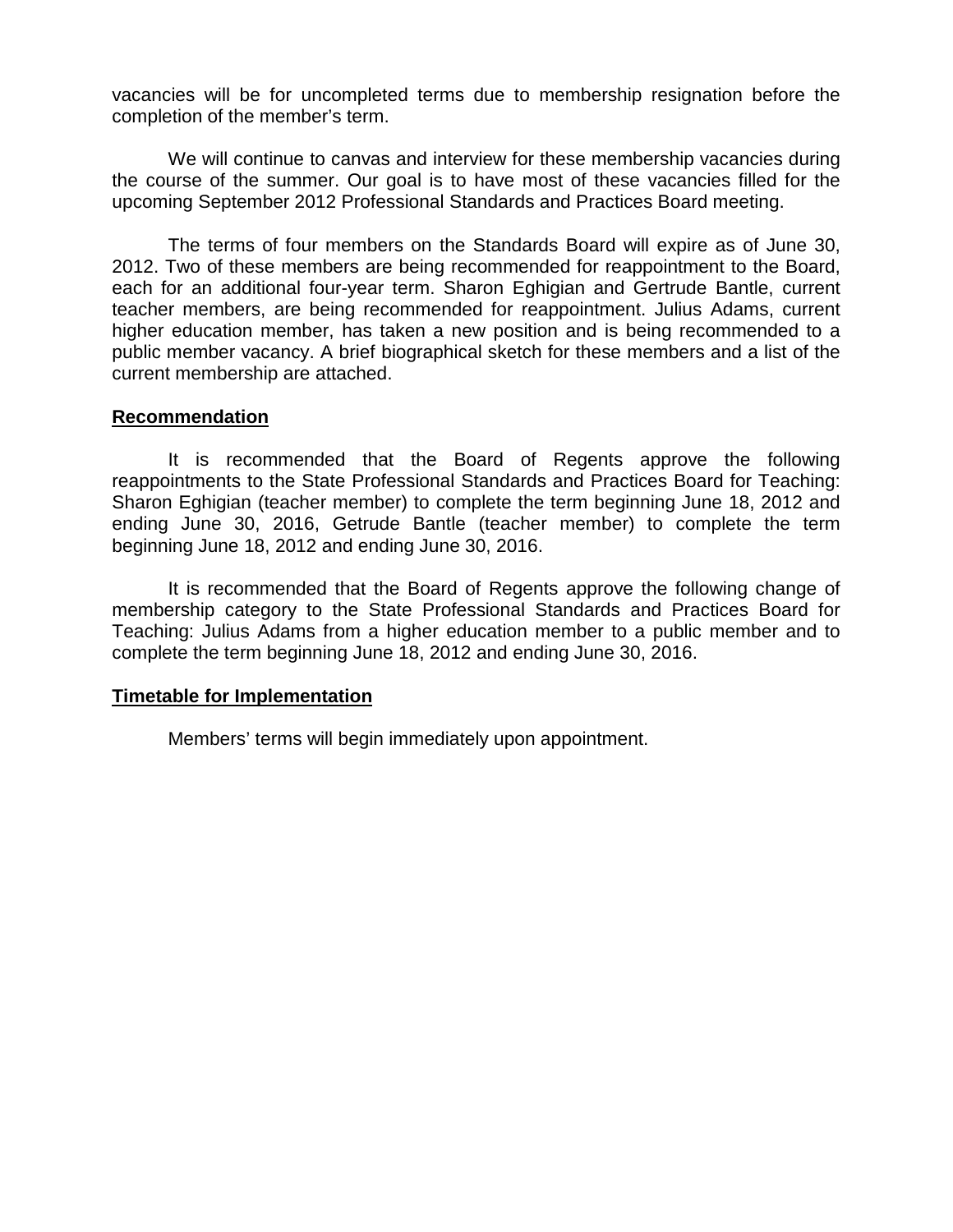The University of the State of New York The State Education Department

#### **State Professional Standards and Practices Board for Teaching**

**Dr. Julius Adams** Membership Category: **Director of the University at Buffalo Fig. 2.1 Public Member Education Opportunity Center State University of New York**

Dr. Julius Adams is the newly appointed director of the University at Buffalo's Educational Opportunity Center which provides programs to prepare low-income and non-traditional students for higher education and jobs.

He was Associate Dean for Special Initiatives in Education and Director of Accreditation at Daemen College. He is the immediate past president of the New York State Association of Teacher Educators (NYSATE). From 2006-2010 he served as Associate and Acting Dean at St. John Fisher College, from 2002-2006 as Associate Dean for Teacher Education at SUNY Buffalo and from 1997-2002 as Director at the School of Education at SUNY Fredonia. As an administrator he actively reviewed and revised the teacher education programs he oversaw to ensure they were in-line with State regulations and best practices. He directed efforts toward Fredonia's teacher education programs NCATE accreditation and co-chaired all activities related to SUNY Buffalo's TEAC accreditation. While at Buffalo he served on the SUNY Provost's Teacher Advisory Council, and was appointed co-convener of the SUNY Deans and Directors of Professional/Education Programs and served as liaison between the SUNY Provost's Office, NYSED and the SUNY Deans and Directors.

Prior to being an administrator, Dr. Adams was an Associate Professor at SUNY Fredonia. He taught undergraduate courses in educational psychology, adolescent psychology, adolescent developmental, early childhood education, developmental psychology, and developmental learning and assessment in children. During his tenure as professor he was the recipient of the 1996 Who's Who Among America's Teachers, the 1993 Exemplary Service Award, the 1993 State University of New York Chancellor's Award for Excellence in Teaching, and the 1991 Teacher of the Year award.

Dr. Adams received a B.A. in Psychology from SUNY Buffalo, a M.A. in Educational Psychology from SUNY Buffalo and a Ph.D. in Educational Psychology from SUNY Buffalo.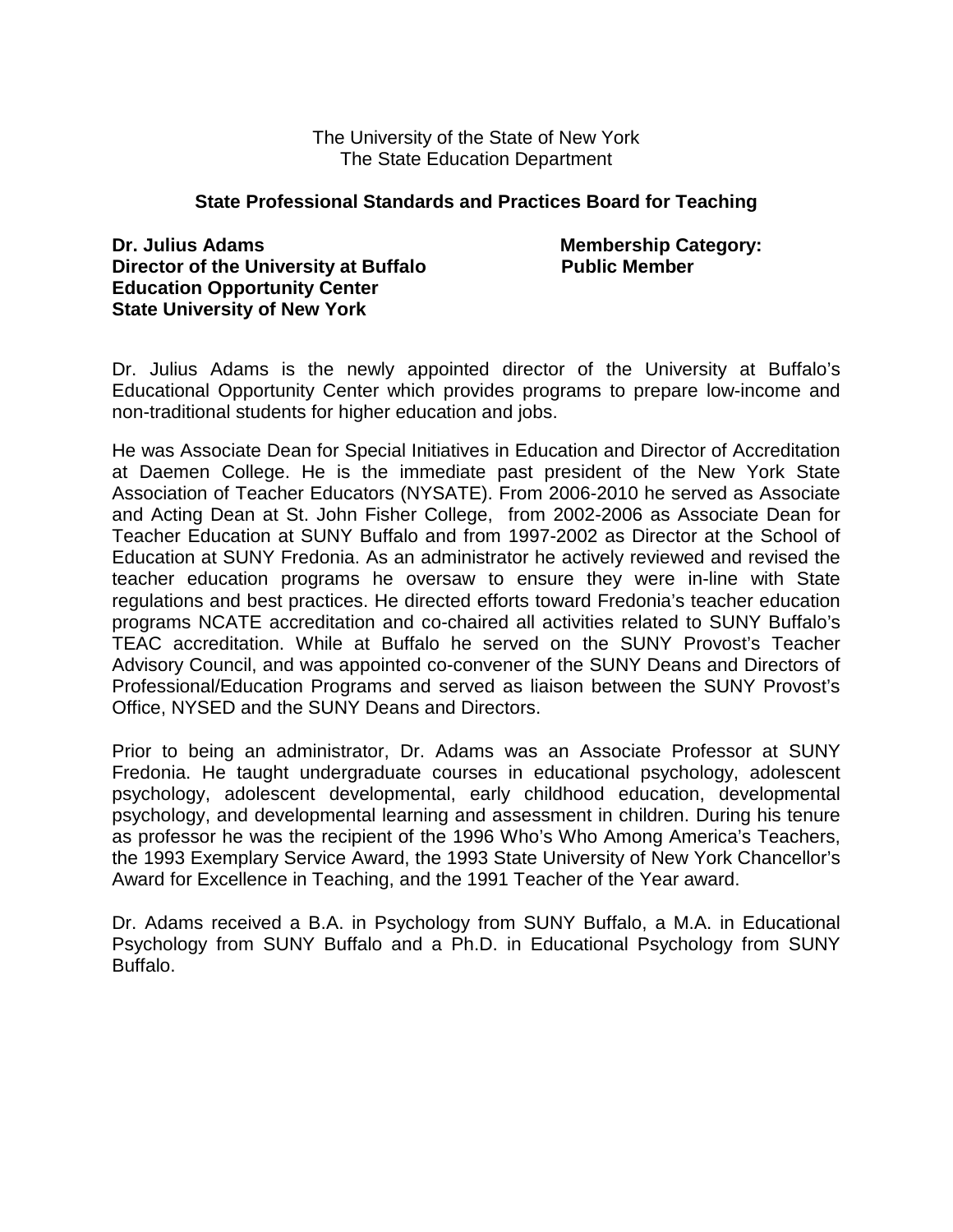Ms. Bantle has been teaching social studies for 38 years, 32 of them at Fairport High School in Rochester, NY. She is currently co-teaching in a mainstreamed classroom with students with multiple disabilities, preparing them for the New York State Regents Examination. She voluntarily works with students who failed the Global History or U.S. History Regents to help them successfully meet the graduation requirement.

Ms. Bantle is a National Board Certified Teacher and is a Candidate Support Provider Trainer for the National Board of Professional Teaching Standards. She created a candidate support group in the Greater Rochester area to help teachers understand standards based assessment. She also has certifications in Social Studies, K-12 Special Education, School Building and School District Administration.

She challenged herself professionally to keep up with technology in order to better integrate technology in the classroom to help her students. Along the way she completed the Google Apps certification exams to become a master trainer. To continue her own professional growth in technology, she developed and taught on-line courses as a part time faculty member at Penn State: World Campus. She also taught a Capstone Portfolio course and a course on Differentiation in the Classroom while an adjunct faculty member at Nazereth College.

Ms. Bantle has a B.S. from SUNY at Geneseo, a Master of Science from Nazareth College and an Advanced Certificate in School District Administration from SUNY Brockport.

#### **Sharon Eghigian Membership Category: Membership Category: English as a Second Language Teacher Educator/ Teacher Columbus School Utica, New York**

Ms. Eghigian began her teaching career serving in the Peace Corps as a Biology teacher on the Fiji Islands. She holds New York State and National Board Certification in English as a New or Second Language. She has been teaching in the Utica City School District for the past 20 years. In addition to classroom teaching, Ms. Eghigian has taught college level content in Puerto Rico and English as a Second Language (ESL) in Malaysia. She is also an ESL teacher at Mohawk Valley Community College and the Mohawk Valley Resource Center for Refugees.

Ms. Eghigian facilitated the development of the K-5 ESL curriculum for the Utica City School District. She is a trainer in Sheltered Instruction and has developed ESL workshops for the elementary teachers in her district. She has mentored new teachers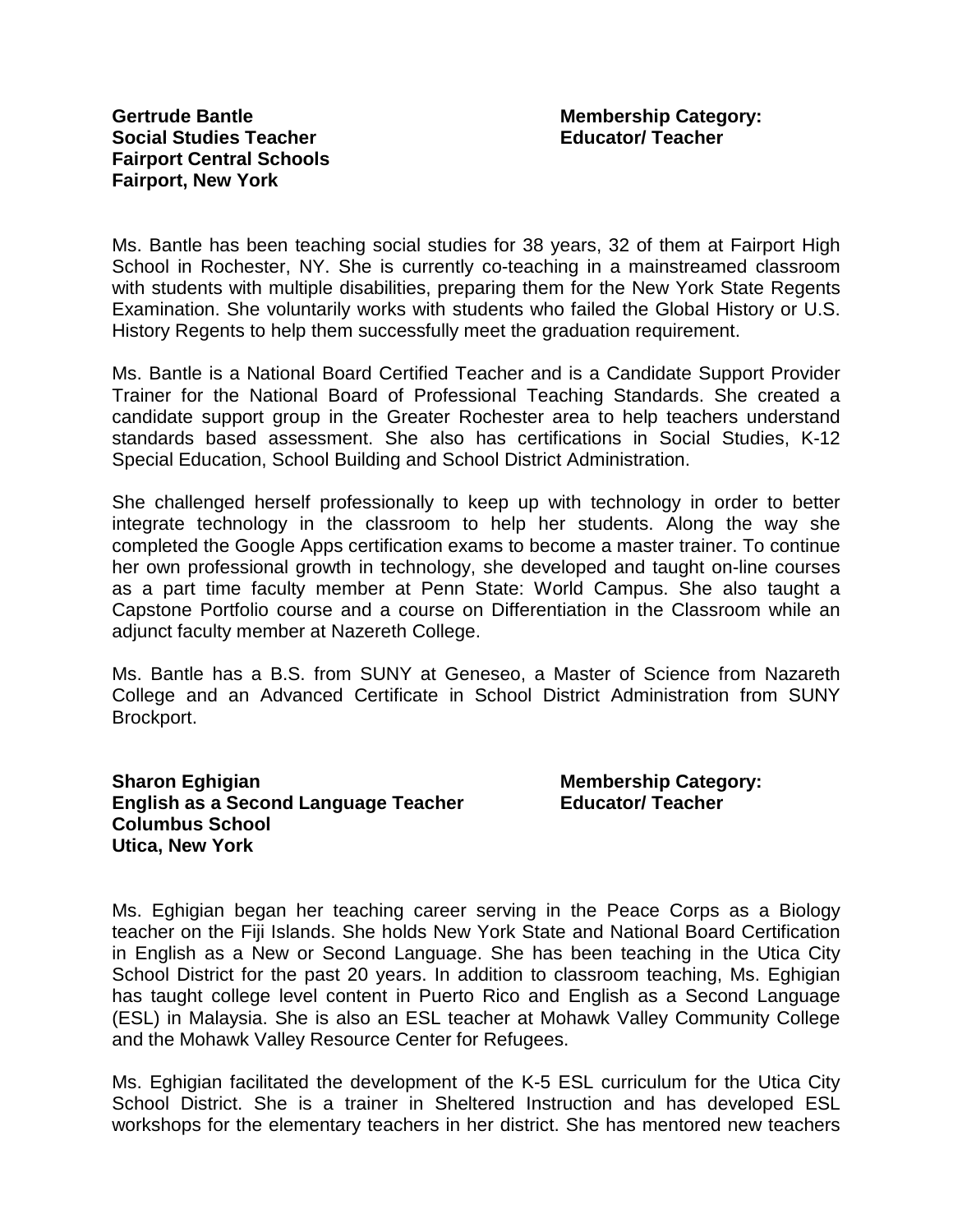and teacher candidates in her district. She has served on the National Council for Accreditation of Teacher Education (NCATE) Board of Examiners and has worked with the State Education Department to assess teacher preparation exams and the New York State English as a Second Language Achievement Test.

Ms. Eghigian has a B.A. in Biology from St. Lawrence University and a Master's in Teaching English to Speakers of Other Languages from the School for International Training.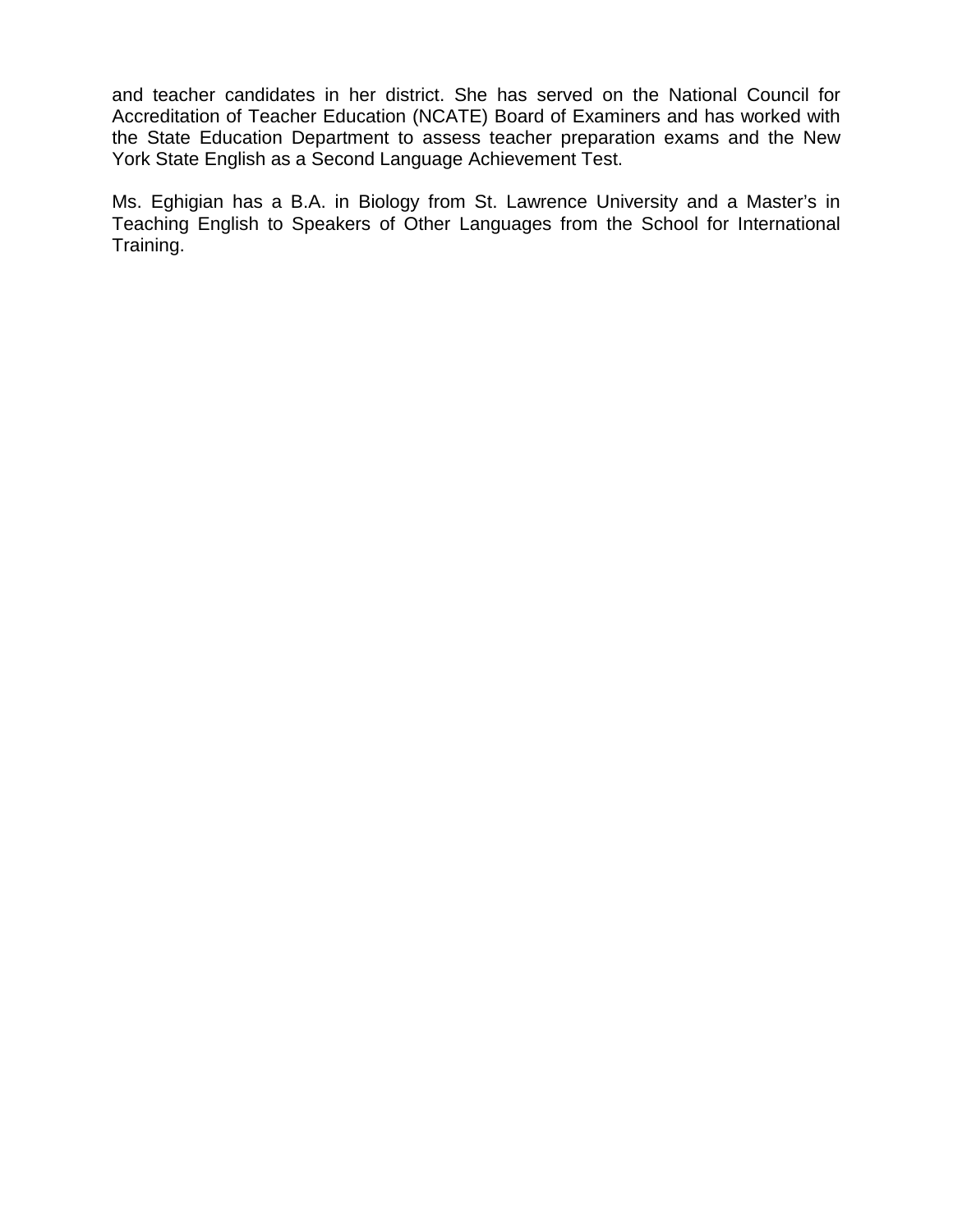| <b>Membership</b><br><b>State Professional Standards and Practices Board for Teaching</b>                                                                                                  |                                                                                                                                                |
|--------------------------------------------------------------------------------------------------------------------------------------------------------------------------------------------|------------------------------------------------------------------------------------------------------------------------------------------------|
| As of May 31, 2012                                                                                                                                                                         |                                                                                                                                                |
| Dr. Gerald M. Mager, Co-Chair<br><b>School of Education</b><br><b>Syracuse University</b><br><b>150 Huntington Hall</b><br>Syracuse, New York 13244-2340<br>Term Expires: June 30, 2015    | Debra Calvino, Co-Chair<br><b>Valley Central High School</b><br>1175 St. Rt. 17K<br><b>Montgomery, New York</b><br>Term Expires: June 30, 2014 |
| Dr. Julius Gregg Adams<br><b>Associate Dean for Special Initiatives</b><br>Daemen College<br>Duns Scotus 352<br>4380 Main Street<br>Amherst, New York 14226<br>Term Expires: June 30, 2014 | Mr. Richard R. Ahola<br>4568 Lakeview Road<br>Dundee, NY 14837<br>Term Expires: June 30, 2014                                                  |
| David Babikian                                                                                                                                                                             | Getrude Bantle                                                                                                                                 |
| <b>North Syracuse School District</b>                                                                                                                                                      | <b>Fairport High School</b>                                                                                                                    |
| 5355 West Taft Road                                                                                                                                                                        | 1 Dave Paddock Way                                                                                                                             |
| North Syracuse, New York 13212                                                                                                                                                             | Fairport, New York 14450                                                                                                                       |
| Term Expires: June 30, 2016                                                                                                                                                                | Term Expires: June 30, 2012                                                                                                                    |
| Dr. Coleen Clay, Department Chair                                                                                                                                                          | Ms. Allison Cugini                                                                                                                             |
| <b>Teacher Education Department</b>                                                                                                                                                        | New York City Department of Education                                                                                                          |
| <b>York College CUNY</b>                                                                                                                                                                   | 715 Ocean Terrace                                                                                                                              |
| 94-20 Guy Brewer Blvd.                                                                                                                                                                     | Room 319, Building A                                                                                                                           |
| Jamaica, New York 11451                                                                                                                                                                    | Staten Island, New York 10301                                                                                                                  |
| Term Expires: June 30, 2013                                                                                                                                                                | Term Expires: June 30, 2014                                                                                                                    |
| Dr. Kate Daboll-Lavoie                                                                                                                                                                     | Dr. Stephen Danna                                                                                                                              |
| <b>Nazareth College</b>                                                                                                                                                                    | Hadley-Luzerne Central School                                                                                                                  |
| 4245 East Avenue                                                                                                                                                                           | 273 Lake Avenue                                                                                                                                |
| Rochester, New York 14618                                                                                                                                                                  | Lake Luzerne, New York 12846                                                                                                                   |
| Term Expires: June 30, 2014                                                                                                                                                                | Term Expires: June 30, 2012                                                                                                                    |
| <b>Khieta Davis</b>                                                                                                                                                                        | Maria DeWald                                                                                                                                   |
| Flower City School #54                                                                                                                                                                     | <b>Dutchess County BOCES</b>                                                                                                                   |
| 311 Flower City Park                                                                                                                                                                       | 900 Dutchess Tpke.                                                                                                                             |
| Rochester, New York 14615                                                                                                                                                                  | Poughkeepsie, New York 12603                                                                                                                   |
| Term Expires: June 30, 2013                                                                                                                                                                | Term Expires: June 30, 2014                                                                                                                    |